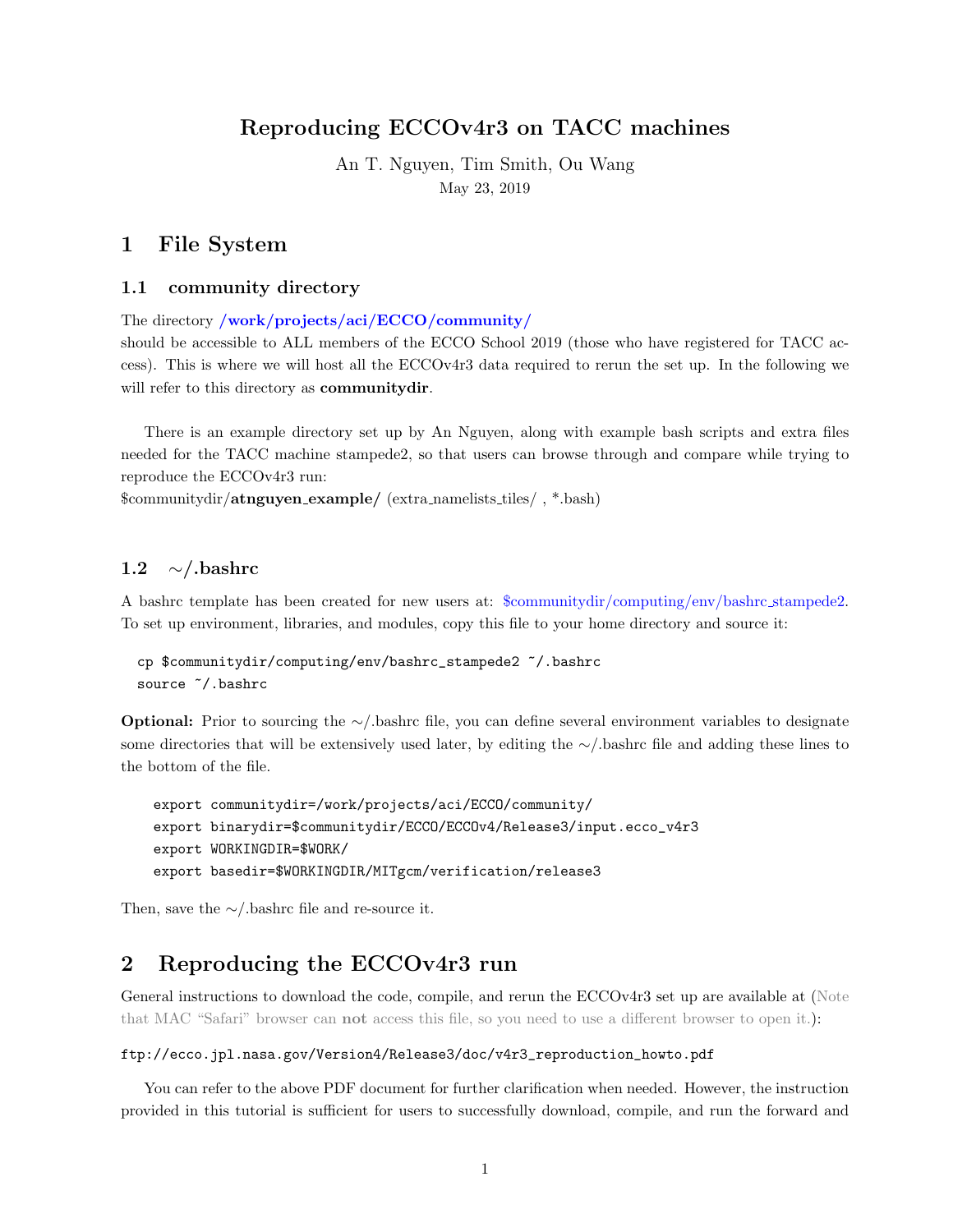adjoint ECCOv4r3 solution without needing any external information. The compilation of the MITgcm code is machine dependent. In this section, we provide instructions for how to compile and run on the TACC supercomputer stampede2, using Skylake nodes (48-cpus per node, 192GB memory per node, 4GB/cpu). Prior to downloading the code, create a working directory. For all users we recommend you set your \$WORKINGDIR to be the same as your own \$WORK directory. Refer to Section 1.2 for how to do this.

1. Downloading the MITgcm and ECCOv4r3 code:

cd \$WORKINGDIR export CVSROOT=':pserver:cvsanon@mitgcm.org:/u/gcmpack' cvs login (enter the CVS password: cvsanon) cvs co -P -D "2017-04-27 8:00" MITgcm\_code cd MITgcm mkdir -p verification/release3 cd verification/release3 cvs co -P MITgcm\_contrib/ecco\_utils/ecco\_v4\_release3\_devel/code mv MITgcm\_contrib/ecco\_utils/ecco\_v4\_release3\_devel/code . \rm -rf MITgcm\_contrib

Note: make sure to type single quotes for ':pserver:cvsanon@mitgcm.org:/u/gcmpack' and double quotes in "2017-04-27 8:00"; copy and paste from a pdf file may not work properly.

After downloading the code, run this command to define your basedir and go into that directory:

```
basedir=$WORKINGDIR/MITgcm/verification/release3
cd $basedir
```
2. Run the following command to set up the binary directory:

```
binarydir=$communitydir/ECCO/ECCOv4/Release3/input.ecco_v4r3
```
This is where all the required inputs for ECCOv4r3 resides; more on this section later, for now, go to step 3 \$binarydir/input ecco/ \$binarydir/input forcing/ \$binarydir/input init/ \$binarydir/input init/NAMELIST/ \$binarydir/input init/error weight/ctrl weight/ \$binarydir/input init/error weight/data error/ \$binarydir/xx/ \$binarydir/profiles 30x30/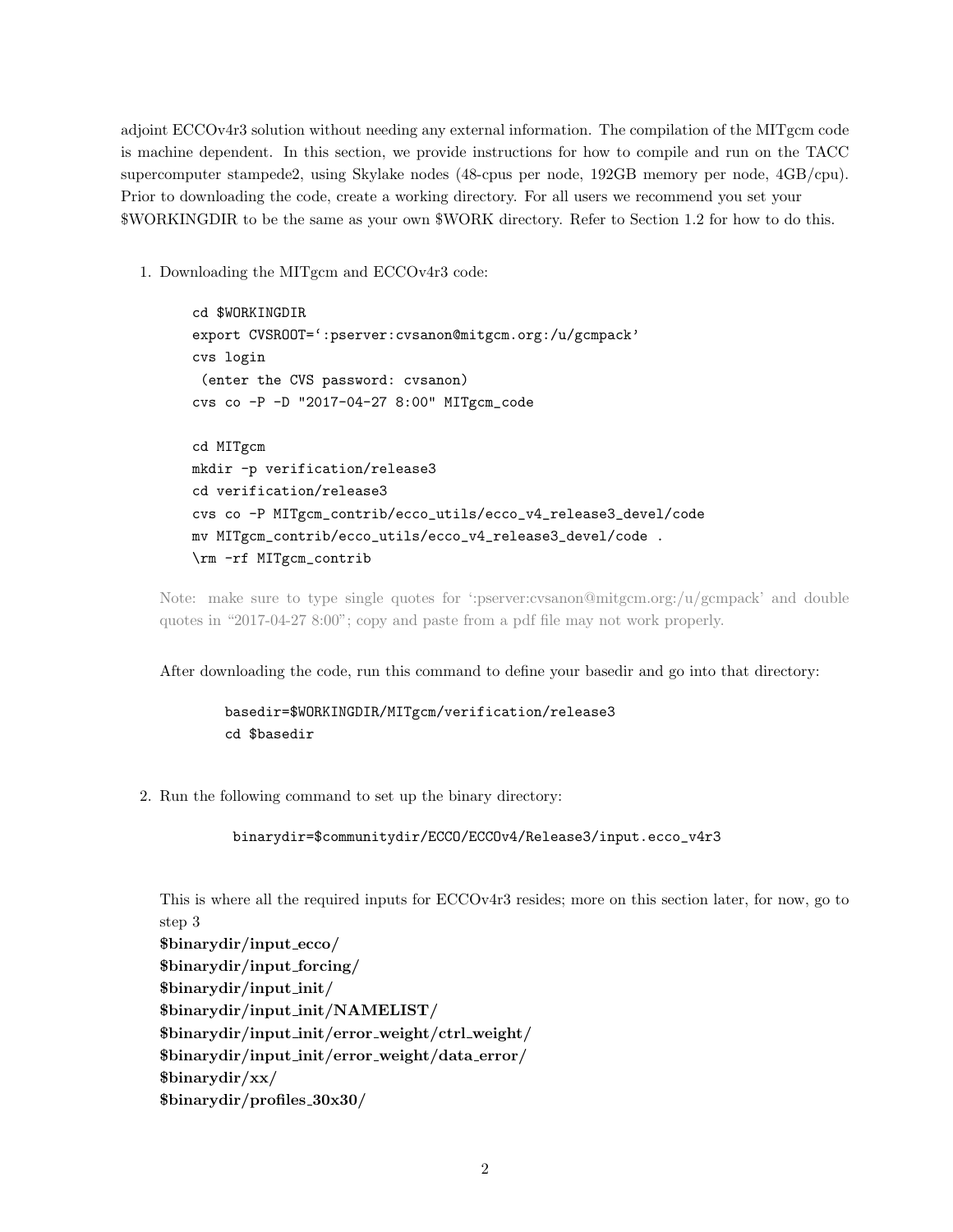|    | [[stampede2 ~]\$ module list |  |
|----|------------------------------|--|
|    | Currently Loaded Modules:    |  |
|    | $1)$ intel/18.0.2            |  |
|    | $2)$ libfabric/1.7.0         |  |
|    | $ 3)$ impi/18.0.2            |  |
|    | 4) git/2.9.0                 |  |
|    | 5) autotools/1.1             |  |
|    | 6) python2/2.7.15            |  |
|    | 7) cmake/3.10.2              |  |
| 8) | xalt/2.6.5                   |  |
| 9) | <b>TACC</b>                  |  |
|    | netcdf/4.3.3.1               |  |

Figure 1: Important modules highlighted in red that are needed to successfully compile the ECCOv4r3 code on stampede2.

3. Copy \$communitydir/atnguyen example/extra namelists tiles/SIZE.h \* to the code directory:

```
cp $communitydir/atnguyen_example/extra_namelists_tiles/SIZE.h_* $basedir/code
```
Depending on your resource availability (e.g., number of CPUs and nodes you have access to on stampede2), replace the file **SIZE.h** in the **code** directory with either SIZE.h.45x45x48 for 48-CPUs or SIZE.h 30x30x96 for 96-CPUs or SIZE.h 15x30x187 for 187-CPUs.

The more CPUs you use the faster the model will run. However, each student has been allocated 48 cores so if you want to compile the model to run on 96 or 187 cores, please make teams of two or four people, respectively.

For example, to compile the model to use 96 cores use the following commands:

cd code cp -p SIZE.h\_30x30x96 SIZE.h

- 4. Compile the forward code.
	- (a) Prior to compiling, check what modules are loaded by typing the command:

module list

and compare your list with that shown in Fig. 1. If any of the modules highlighted in red in the list is not loaded, you should re-check your ∼/.bashrc to load modules correctly and re-source the file. See Section 1.2 for how to do this.

(b) The optfile you will need for compiling is shown below, just for your knowledge, we will use it in the next step

\$communitydir/computing/optfiles/linux amd64 ifort+mpi stampede2 skx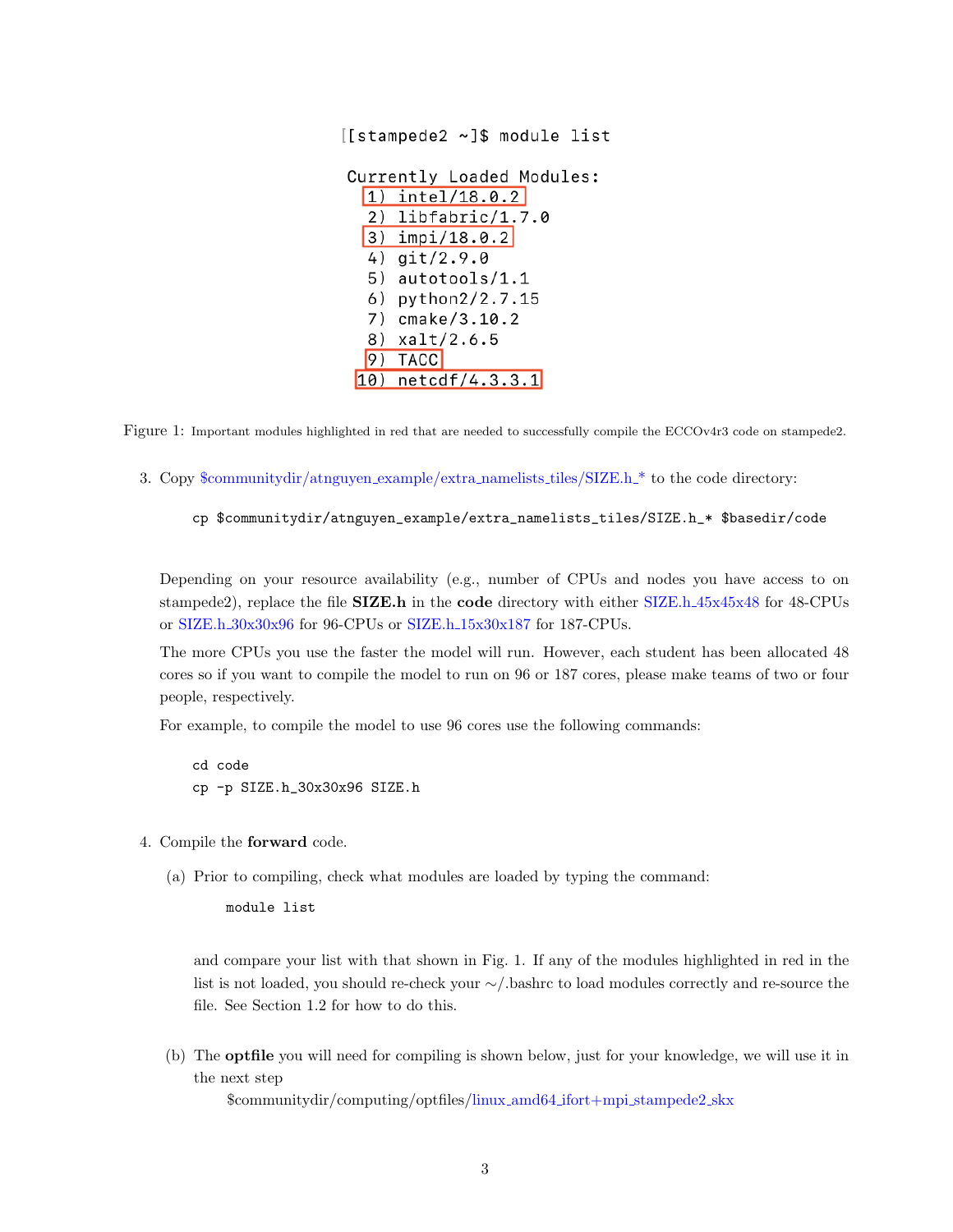(c) Compile the forward code with the appropriate optfile.

```
cd $basedir
mkdir build
cd build
../../../tools/genmake2 -mods=../code -mpi \
    -optfile=$communitydir/computing/optfiles/linux_amd64_ifort+mpi_stampede2_skx
make depend
make all
mv mitgcmuv mitgcmuv_30x30x96 #(if SIZE.h_30x30x96 was chosen)
```
NOTE: The last step above:

```
mv mitgcmuv mitgcmuv_30x30x96
```
renames your **mitgcmuv** executable to **mitgcmuv** 30x30x96. The "30x30x96" indicates the size of the tiles (30x30) and the number of CPUs (96) that will be used to run the model (as determined by the SIZE.h you selected). If, for example, you selected **SIZE.h\_45x45x48** then you would rename your **mitgcmuv** as:

mv mitgcmuv mitgcmuv\_45x45x48

NOTE: Recompiling: If something goes wrong in the make depend or make all steps, stay in the build directory and do the following to recompile:

```
make CLEAN
make makefile
make depend
make all
mv mitgcmuv mitgcmuv_30x30x96 #(for 96 CPUs)
```
5. Copy the namelists.

```
cp -r $binarydir/input_init/NAMELIST $basedir/my_namelists
chmod -R u+w $basedir/my_namelists
cp $communitydir/atnguyen_example/extra_namelists_tiles/data* $basedir/my_namelists
cd $basedir/my_namelists/
cp data_exch2_30x30x96 data.exch2 #(if SIZE.h_30x30x96 was chosen)
```
Go to the my namelists directory,

cd \$basedir/my\_namelists

In MITgcm jargon, "namelists" are text files where we specify model run-time parameters (parameters that we can change without having to recompile the model). Example run-time model parameters that are included in these MITgcm namelist files include (namelist file in parentheses):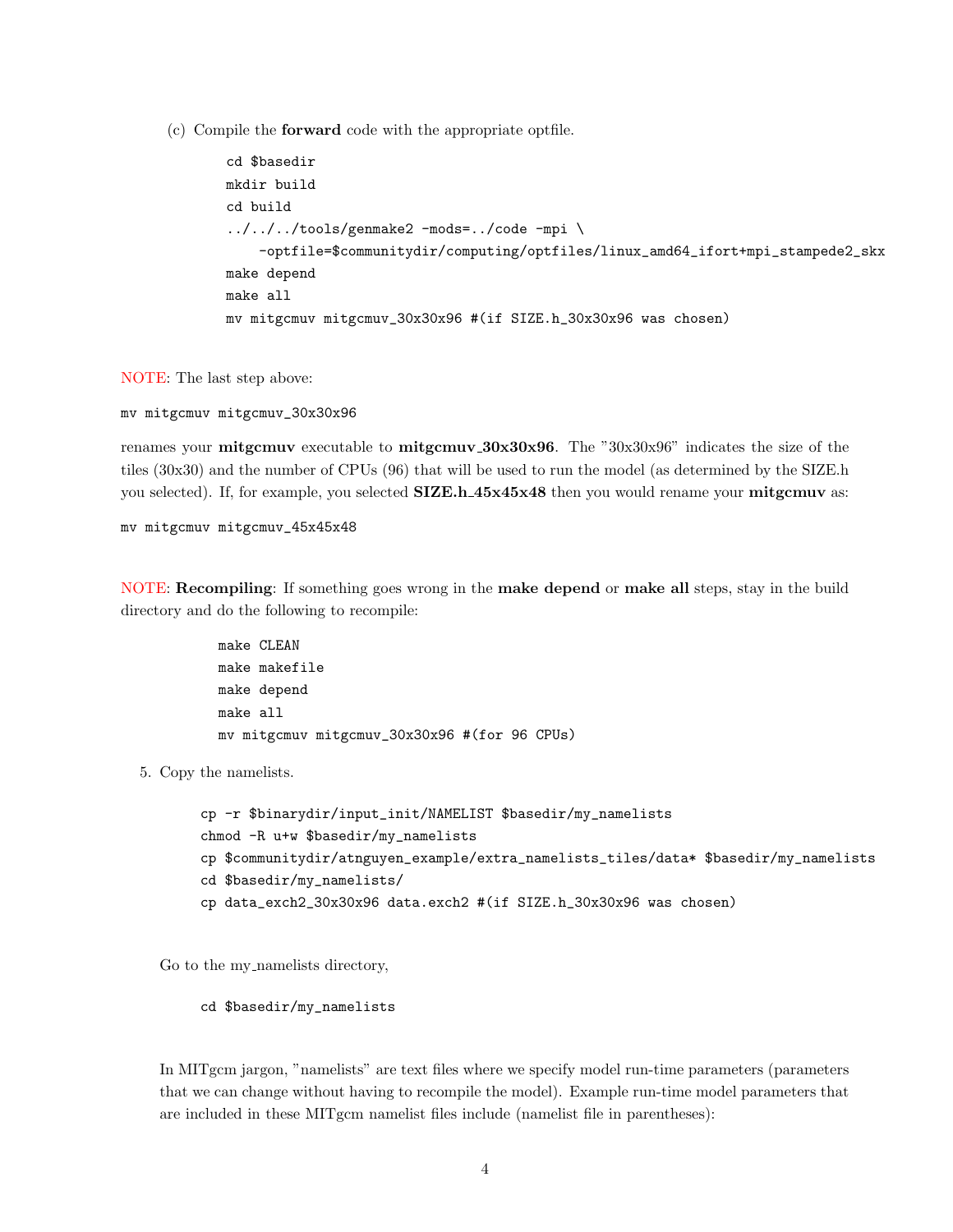- (a) model calendar start time (data.cal)
- (b) length of model time step (data)
- (c) number of time steps to run (data)
- (d) model initial condition filenames (data)
- (e) model atmospheric boundary condition filenames (data.exf)
- (f) list of model fields to output to disk and frequency of output (data.diagnostics)
- (g) which model packages or submodels to use (data.pkg)
- (h) observations for model-data misfit cost function (data.ecco)
- (i) model control parameter adjustments (data.ctrl)

The first time you run the model we suggest that you change two things: (1) the number of model timesteps in the namelist file data to 59 and (2) which data.diagnostics namelist file to use from the default to data.diagnostics.3day. data.diagnostics.3day instructs the model to output the daily-average of two fields, ETAN and THETA.

Change 1: nTimesteps :

```
nTimesteps = 59
```
Change 2: data.diagnostics:

rm data.diagnostics # delete default cp data.diagnostics.3day data.diagnostics

6. The job script: Copy the script below to your \$basedir directory,

```
cd $basedir
cp -p $communitydir/atnguyen_example/script_r3_stampede2.bash .
```
Use the above script as an example, edit it and make necessary changes. In particular: Set the name for the job in the batch queue (-J) and the out (-o) and error (-e) files

#SBATCH -J eccov4r3 #SBATCH -o eccov4r3.%j.out #SBATCH -e eccov4r3.%j.err

Specify the queue to which the job is submitted (-p) and the maximum running time allowed for the  $job (-t)$ 

#SBATCH -p skx-normal #SBATCH -t 8:00:00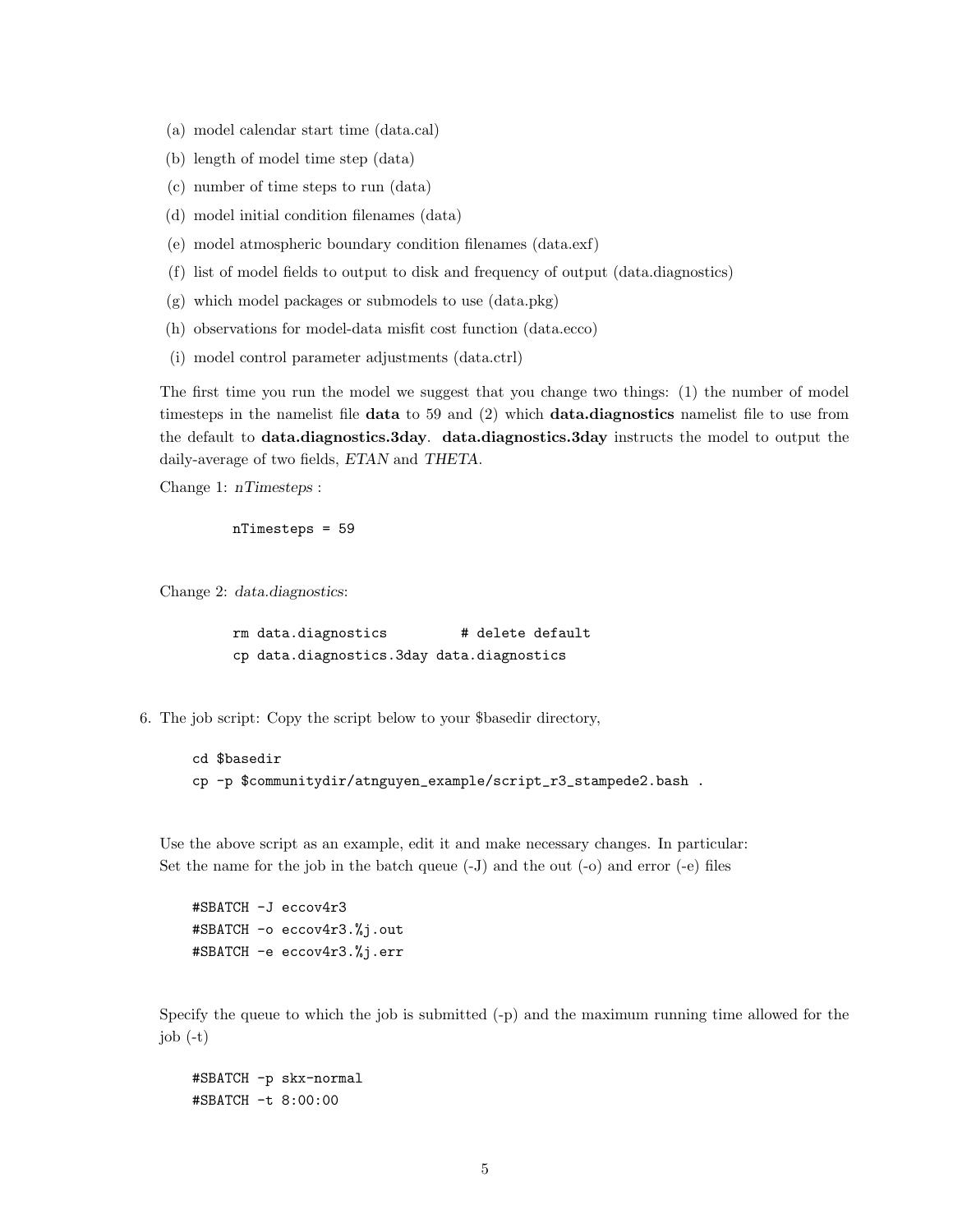Specify the number of nodes requested (-N) and the number of cpus (-n). For the 30x30x96 example size, choose:

```
#SBATCH -N 2
#SBATCH -n 96
```
Set the mail-user to your own email address and the type of email you want to receive

```
#SBATCH --mail-user=YOUR_EMAIL@XYZ.com
#SBATCH --mail-type=begin
#SBATCH --mail-type=end
```
Note: in the first block of the script file, lines starting with a double  $\# \#$  before the word SBATCH are commented out, whereas lines starting with single  $#$  are active. In the rest of the file, lines starting with single  $#$  are comment lines.

Make sure that the modules section in the bash script file is as follows:

```
#--- 0.load modules ------
module purge
module load intel/18.0.2
module load impi/18.0.2
module load TACC
module load netcdf/4.3.3.1
```
Make sure the dimensions and number of processors are set correctly to match the dimensions used to compile the code set in SIZE.h (e.g. for the choice of 30x30x96 as in the example above for SIZE.h)

```
nprocs=96
snx=30
sny=30
```
The "use optim" flag is only relevant for much later application (See Section 6). For now, it should be set to the default value of zero:

use\_optim=0

The iteration number should be the default value of 59, which corresponds to the ECCOv4r3 solution:

iter=59

Set the appropriate directories to run the job and write output, in particular set the appropriate basedir (yours) and exedir (to write output). The directory exedir should be on your /scratch directory, where large output files can be stored, not on your \$WORKINGDIR, where the code and script files are kept.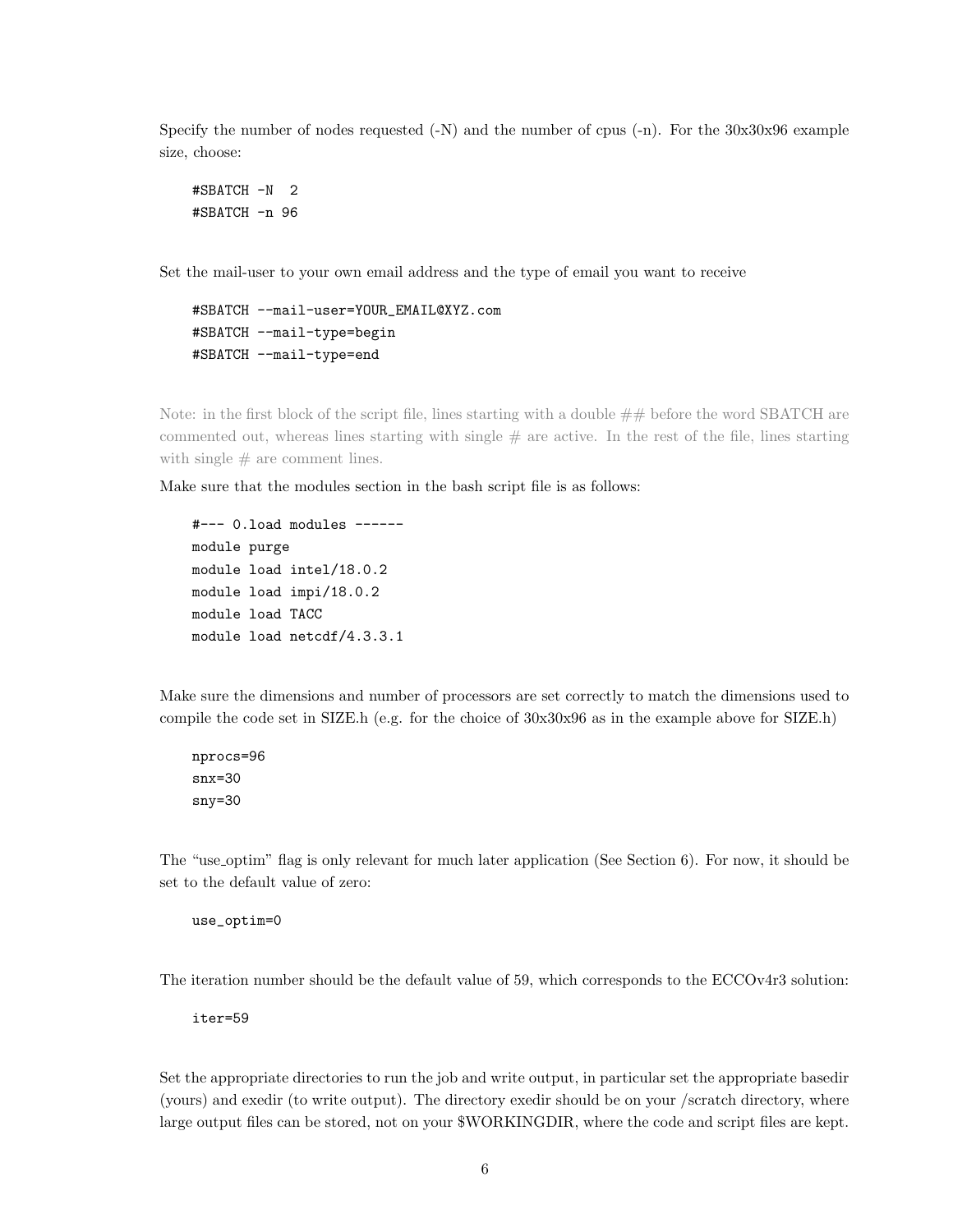```
#--- 2.set dir ------------
basedir=YOUR_BASEDIR #(should be set to $WORKINGDIR/MITgcm/verification/release3)
builddir=$basedir/build${forwadj}
codedir=$basedir/code
inputdir=$basedir/my_namelists
binarydir=/work/projects/aci/ECCO/community/ECCO/ECCOv4/Release3/input.ecco_v4r3
scratchdir=/scratch/YOUR_TACC_NUMBER/YOUR_USERNAME/(YOUR_DIRECTORY)
exedir=$scratchdir/run${whichexp}_it${ext2}${forwadj}_np${nprocs}
```
#### 7. Submit the job,

#### sbatch script\_r3\_stampede2.bash

Table 1 lists a few useful commands to submit and monitor your jobs.

| command                         | explanation                  |  |
|---------------------------------|------------------------------|--|
| sbatch script_r3_stampede2.bash | submit the run script        |  |
| squeue -u yourusername          | check the status of your job |  |
| scancel yourjobid               | kill your job                |  |

Table 1: Useful commands for batch jobs. More information can be found in the TACC user guide page for the job scheduler https://portal.tacc.utexas.edu/user-guides/stampede2#slurm-job-scheduler

After you submit your job script, and if the job enters the queue properly, two log files will be written to \$basedir: eccov4r3.JOBIDNUMBER.err and eccov4r3.JOBIDNUMBER.out, that are generated by the job scheduler. If/when your job has been successfully finished, the last line in eccov4r3.JOBIDNUMBER.err is "NORMAL END", and the output of "squeue -u yourusername" will not include the job JOBIDNUMBER.

# 3 Results of Forward Run

#### 3.1 Expected result

When a run is finished, one should expect to see the following files in their run directory:

STDOUT.XXXX : monitored mean/max/min of model state variables . STDERR.XXXX : any warnings diags/\*.{data,meta} : outputs of the model state in binary format. profiles/\* : output from pkg/profiles m\_\*.{data,meta} : output from pkg/ecco xx\* : output from pkg/ctrl

#### 3.2 Clean up the run directory

The run directory will have a lot of files. An Nguyen has made three scripts available for tidying up the directory to help users navigate the outputs easier. These scripts are at: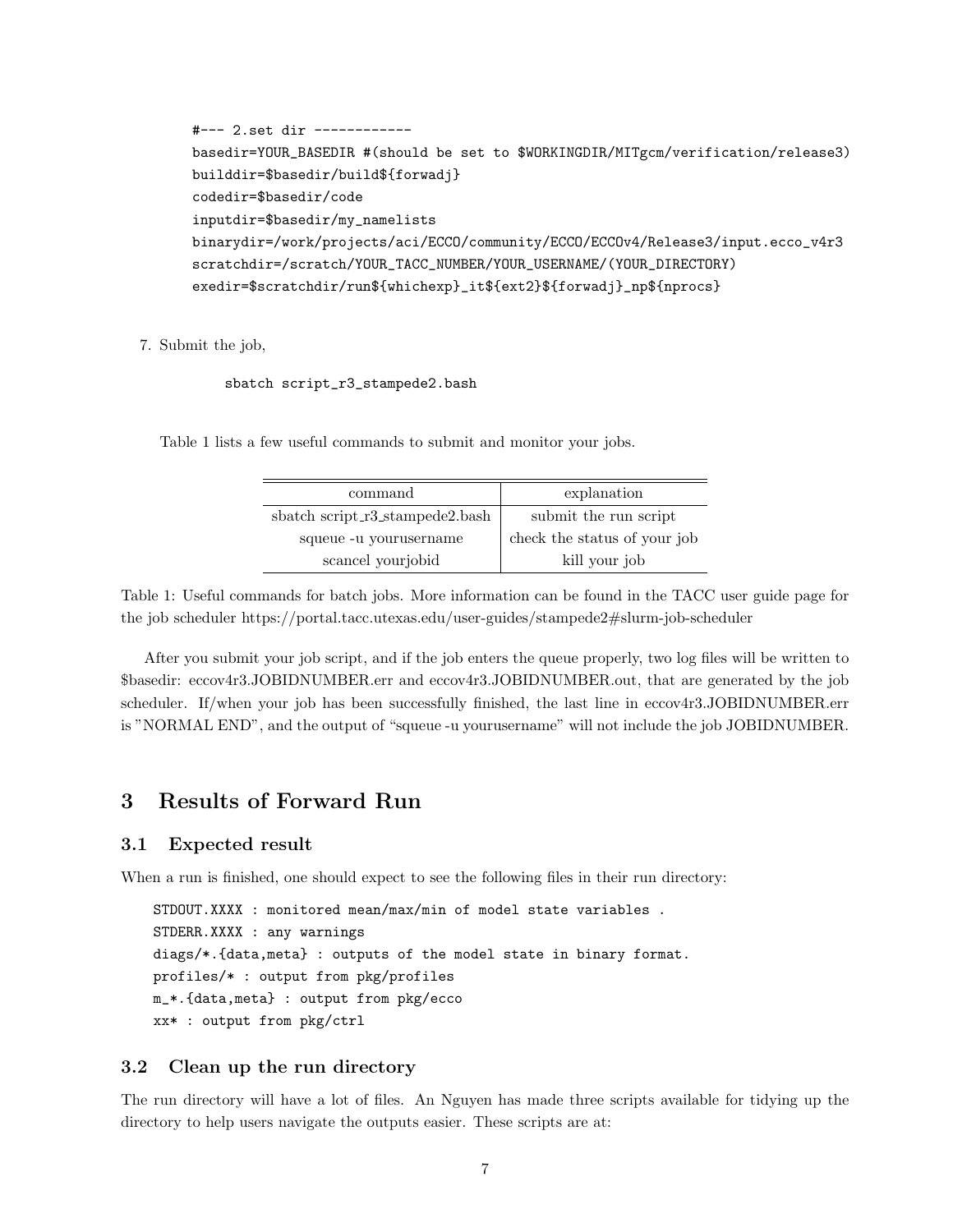\$communitydir/atnguyen example/script cleanup rundir/

run cleanup : consolidate files into separate directories, list binary and forcing inputs for book-keeping run cleanup tar: tar the large input and grid binaries

run\_cleanup\_rm: remove files that have already be tarred and zipped.

One can copy these scripts to the run dir, make them executable and run them using these commands:

```
chmod u+x run_cleanup
chmod u+x run_cleanup_tar
./run_cleanup
./run_cleanup_tar
(chmod u+x run_cleanup_rm)
(./run_cleanup_rm)
```
Be careful of the last command run cleanup rm, because it is removing links and files. Make sure you have tarred them correctly first prior to executing this command.

#### Example output:

```
$communitydir/atnguyen example/MITgcm/verification/release3/run r3 stampede2 it0059 np96
$communitydir/atnguyen example/MITgcm/verification/release3/run r3 stampede2 it0059 np48
```
NOTE: If you are using data.diagnostics.3day or data.diagnostics.clean then we suggest using the Python script **reorganize\_diags.py** written by Ou Wang. This routine moves each diagnostic output variable into its own directory in 'run dir/diags/'. From the run directory do:

```
cp $communitydir/Hands_on/reproducingv4r3/reorganize_diags.py .
python reorganize_diags.py
```
# 4 Instruction for the adjoint run

### 4.1 taf license

For all students and instructors: if you already have a taf licence at your institute, e.g., MIT or JPL or UT-Austin, copy your key over to stampede2 . If you do not yet have a license, you should do the following:

```
cp $communitydir/bin/taf_keys/taf* ~/.ssh/
cd ~/.ssh
chmod taf
chmod go-rx taf
```
Then edit and add this line to your ∼/.bashrc:

export PATH=\$PATH:/work/projects/aci/ECCO/community/bin

and resource the ∼/.bashrc file. Once you have resourced, staf should now be accessible. You can check:

```
source \tilde{ }/.bashrc
which staf (should get a valid path to staf)
staf -test (should get "Your access to the TAF server is enabled.")
```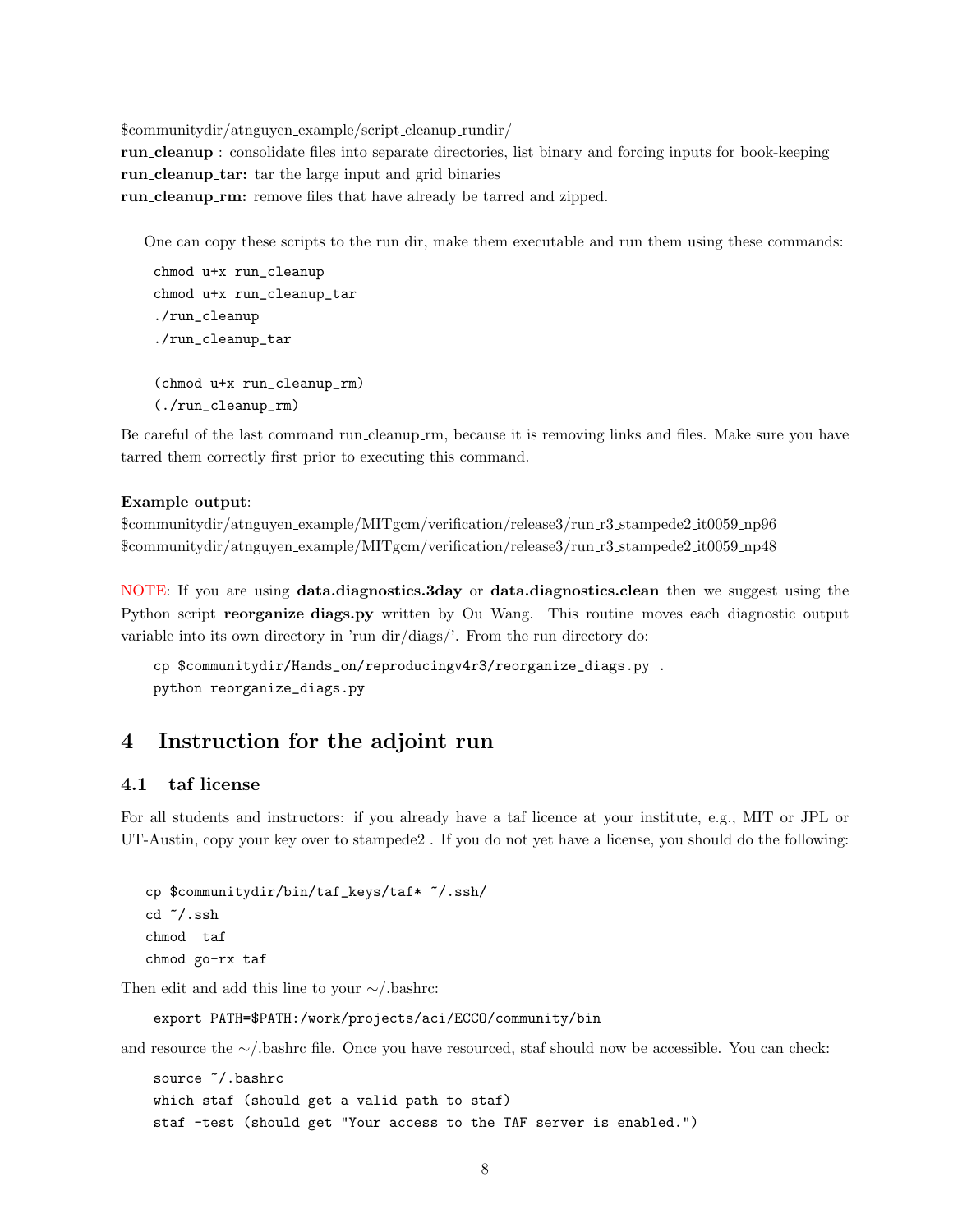## 4.2 tamc.h

The adjoint run requires knowledge of the node's memory in order to balance between what can be stored in memory versus what should be written to files. This is the reccommended parameters relevant for memory on stampede2 in code/tamc.h:

```
integer nchklev 1
parameter(nchklev_1 = 12)
integer nchklev 2
parameter( nchklev 2 = 120 )
integer nchklev 3
parameter(nchklev_3 = 150)
```
## 4.3 Compiling

```
cd $basedir
cd code
cp SIZE.h_30x30x96 SIZE.h
cd ../
mkdir build_ad
cd build_ad
../../../tools/genmake2 -mods=../code -mpi \
-optfile=$communitydir/computing/optfiles/linux_amd64_ifort+mpi_stampede2_skx
make depend
make adtaf
make adall
mv mitgcmuv_ad mitgcmuv_ad_30x30x96
cd ..
```
## 4.4 Results

## An Nguyen's example:

```
$communitydir/atnguyen example/MITgcm/verification/release3/
   scripts r3-stampede2.bash (change variable forward="" to forwadj="-ad")
   build ad
   my namelists (change "nTimesteps" in data to run shorter, e.g, 2-yr or 3-mo)
   run r3 stampede2 it0059 ad np96 (2-yr adjoint, using 96 cpus, took 6hrs to finish)
```
# 5 Wall clock time:

## Forward:

48-cpus, 1 node: 6.67 min per model month 96-cpus, 2–4 nodes: 1.67 min per model month 187-cpus, 4–8 nodes: 1.25min per model month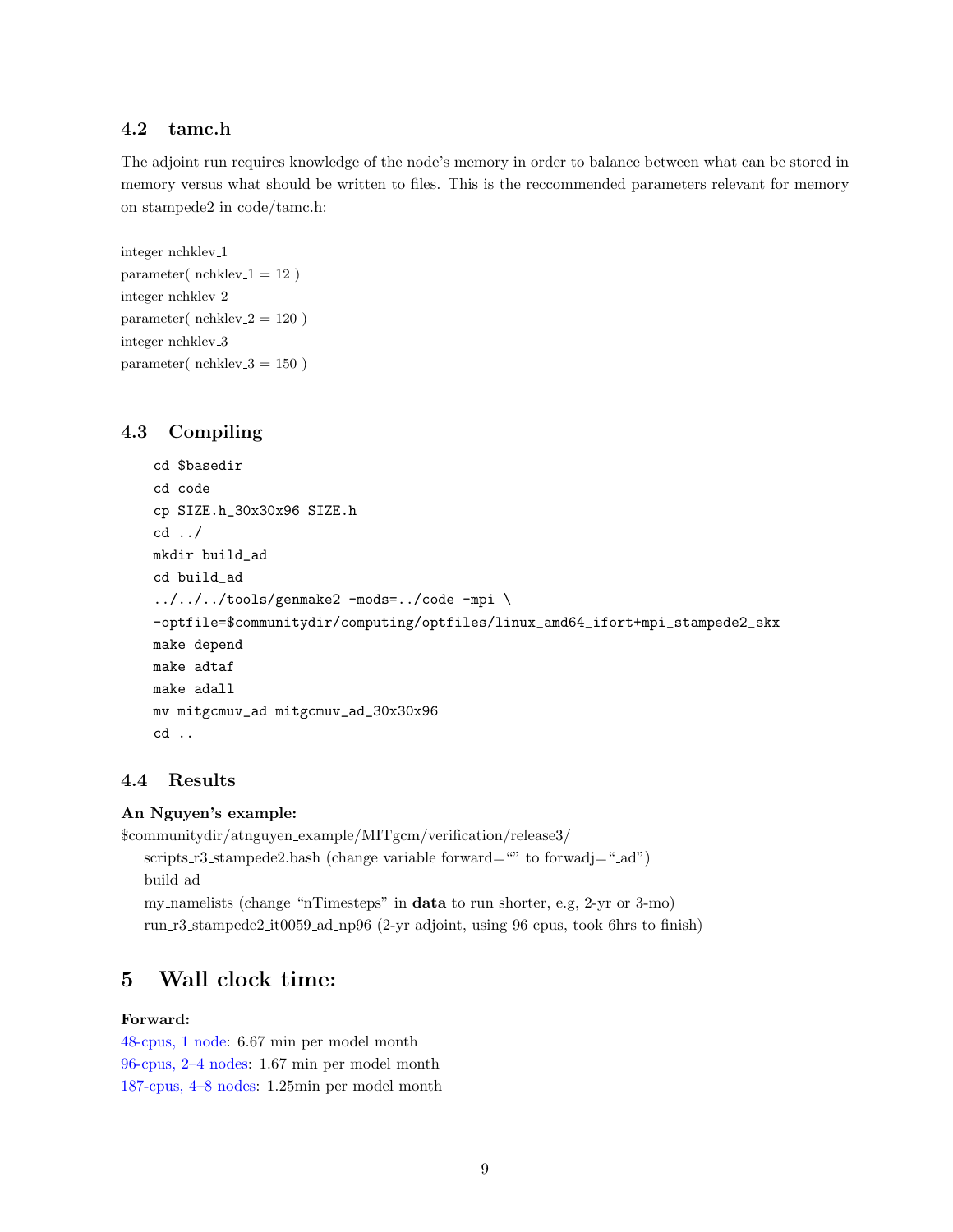#### Adjoint:

48-cpus, 1-node: The eccov4r3 set up with all its costs and controls will not run, even for a 3-month duration, because the nodes' memory (192GB, with about 180GB available for use) can not accommodate the load. It will require at least 2-nodes. However, if the number of costs is reduced to 1 (e.g., SST), and nchklev 1 is changed to 2 (minimal stored in memory, heavy I/O), the adjoint can run on 1 single node using all 48-cpus. Timing: ∼3hr30min for a 3-mo adjoint run for iter59, 5hr for 3-mo adjoint run for iter60 (17min to run the forward and cost calculation, 4hr23min to run the adjoint, memory usage: 162GB out of available 182GB in adjoint mode).

96-cpus, 4-nodes: 6hr to run a 2-yr adjoint with profiles; 1hr to run 3-mo adjoint with profiles. 187-cpus, 8-nodes: 3hr40min to run a 2-yr adjoint without profiles.

# 6 Optimization

This section gives instruction on how to do the "optimization", which involves running the adjoint over two iterations (e.g., iter59 and iter60), with the calculation of the control adjustments  $\delta\{ctrl\}$  being done offline after iter59 and for use in iter60 to reduce the cost (model minus data misfit). More information can be found elsewhere, and here we will only provide the exact instruction for how to get it to work on stampede2 on TACC.

## 6.1 Getting needed parameters and files

At the end of the adjoint run at iter59, you should get two files in the run dir:

```
ecco_ctrl_MIT_CE_000.opt0059 (control vector to run iter59)
ecco_cost_MIT_CE_000.opt0059 (sensitivity of the cost to the control vector for iter59)
```
In addition, two more parameters are needed an can be obtained from the STDOUT.0000 file using the following commands:

grep 'ctrl-wet 13' STDOUT.0000 (length of the control vector, e.g., 16909590) grep 'global fc' STDOUT.0000 (total cost for iter59, e.g., 0.5141D+5)

### 6.2 Downloading and compiling the line-search code

The line-search code will use the information from Section 6.1 to calculate the changes in the control space  $(\delta \text{ctrl})$  corresponding to a percentage of cost reduction we want between the two iterations. The code is accessible at:

https://github.com/mjlosch/optim\_m1qn3

To download and compile the code, do the following:

```
cd $WORKINGDIR/MITgcm/
git clone https://github.com/mjlosch/optim_m1qn3.git
cd optim_m1qn3/src
cp $communitydir/atnguyen_example/MITgcm/optim_m1qn3/src/Makefile ./Makefile
```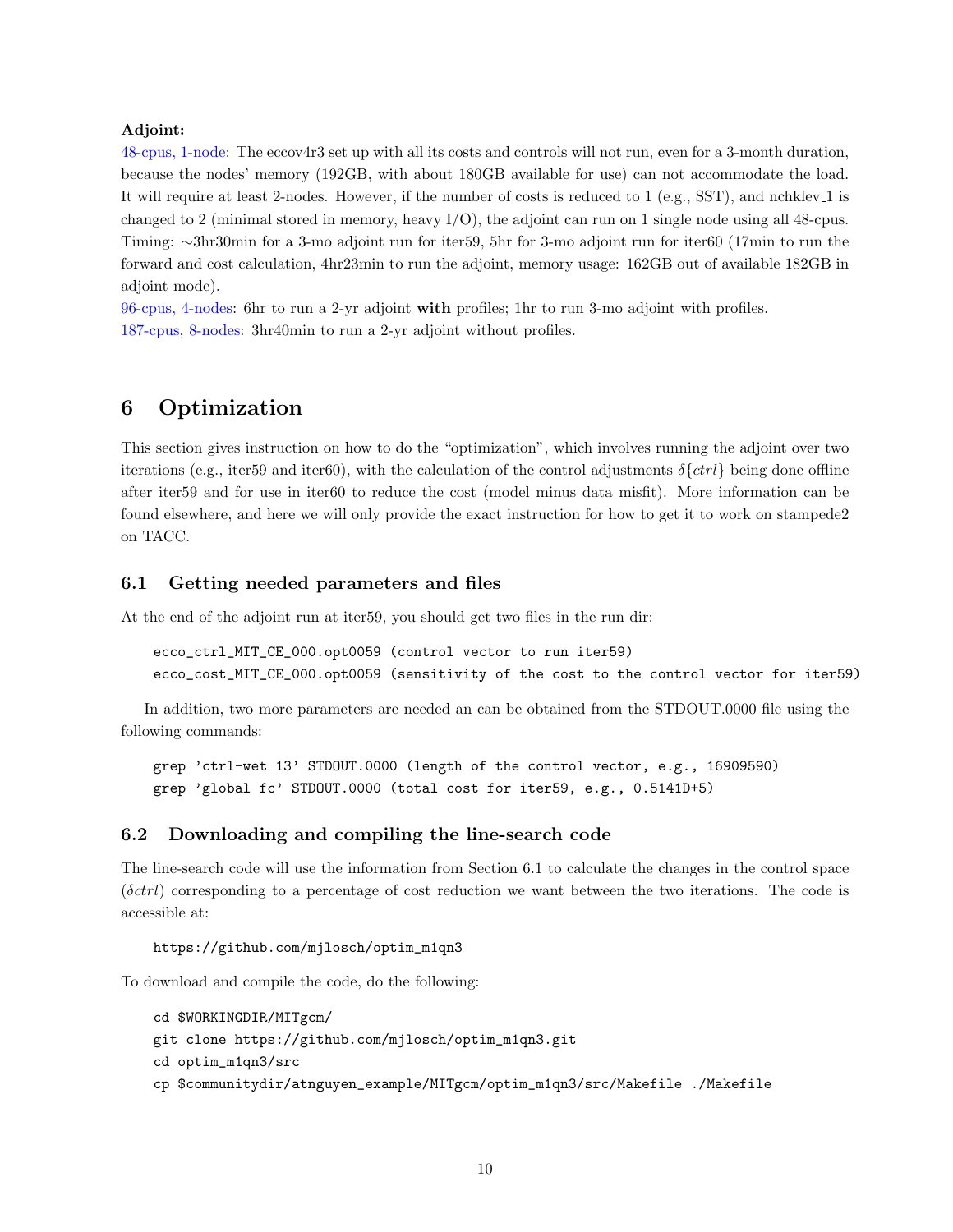where the last command copies over An Nguyen's Makefile, which has the correct setting for stampede2. Edit the Makefile and make the following changes specific to your run and adjoint build ad directories:

Line 13:

```
MAKEDEPEND=$WORKINGDIR/MITgcm/tools/xmakedepend
```
Line 44:

```
-I../../verification/release3/build_ad (or where your build_ad is)
```
Line 54: change it to the number you obtained from the grep 'ctrl-wet 13' above,

-DMAX\_INDEPEND=16909590

Save the file, then do:

make clean make depend make

The result should be an executable file named optim.x .

## 6.3 Preparing the OPTIM directory

Now execute the following set of commands

```
cd $basedir
mkdir OPTIM
cd OPTIM
cp $communitydir/atnguyen_example/MITgcm/verification/release3/OPTIM/data* ./
cp $communitydir/atnguyen_example/MITgcm/verification/release3/OPTIM/script_optim.bash ./
```
Next, copy the results from your adjoint run directory (e.g., iter59) to here:

cp \$YOURRUNDIR/ecco\_c\*.opt0059 ./

And copy the executable optim.x to here:

cp \$WORKINGDIR/MITgcm/optim\_m1qn3/src/optim.x ./

Edit data.optim, change the following lines:

Line 3: Should be changed to the last iteration you've run, e.g., 59:

optimcycle=59,

Line 7: fmin is the cost you're aiming for. Calculate this using the result from the grep 'global fc' above, and let's say you aim to reduce that number by  $5\%$ , so the result should be:  $0.5141D+5 * 0.95 = .488D+5$ , enter this for fmin:

fmin = .488D+5,

Now, edit the job script script optim.bash, make changes as follows:

Line 10: change to your email address

Line 22: point to your basedir